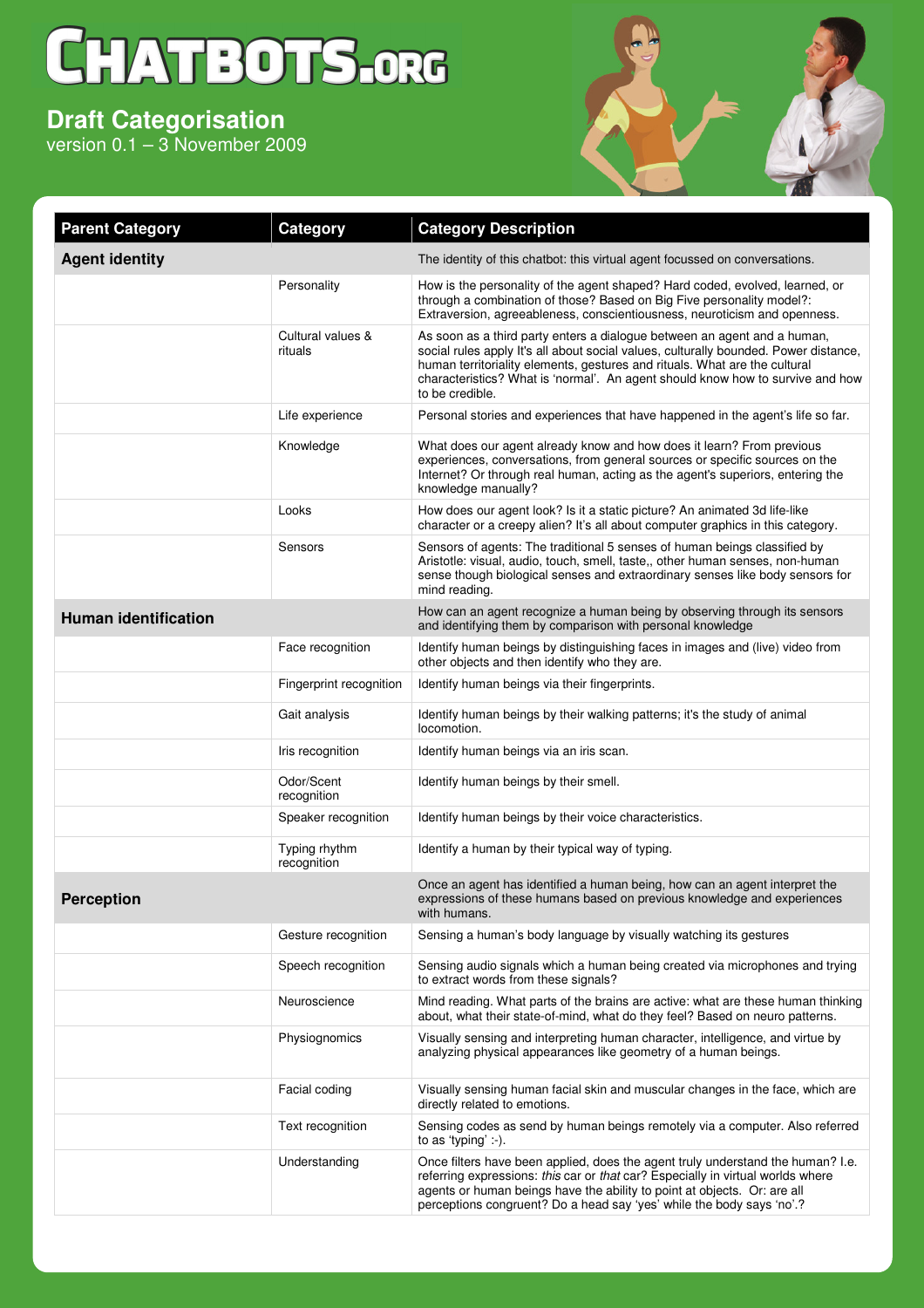## CHATBOTS.ORG

|                   | Context                   | How does the context, the environment bias the perceptions of the agent? Is the<br>human not interested in us or is something happening in the background the<br>agent didn't notice?                                                                                   |  |  |
|-------------------|---------------------------|-------------------------------------------------------------------------------------------------------------------------------------------------------------------------------------------------------------------------------------------------------------------------|--|--|
|                   | Contact                   | Is there any feeling of contact between the identified human being and the virtual<br>agent, i.e. via eye contact?                                                                                                                                                      |  |  |
| <b>Processing</b> |                           | How can intelligent agents respond to input out of their environment as human-<br>like and as natural as possible?                                                                                                                                                      |  |  |
|                   | Emotion                   | What's the current emotion and/ or state-of-mind of the agent and how does this<br>new observation influence its emotional state? Similar to human beings, their<br>processing time should be extremely fast.                                                           |  |  |
|                   | Cognitive                 | How does the agent process the observation cognitively? Similar to human<br>beings, this process happens in their context and processing of these<br>observations might take a while, at least longer than the emotional response.                                      |  |  |
|                   | Creativity                | How does the agent associates the perceived input to its knowledge and comes<br>up with creative ideas? Being creative is actually a cognitive process, however<br>the emotional state is a huge influencer. Humour is also part of this category.                      |  |  |
|                   | Relations                 | Once an agent has processed all information and has come up with creative<br>ideas and associations, the agent needs to respond by taking the current state of<br>the conversation and the relationship to this human being into account.                               |  |  |
|                   |                           | Empathy and asking questions is part of this category.                                                                                                                                                                                                                  |  |  |
|                   | Intention                 | Define the intention of the agents, the meaning of the response of the agent. It's<br>not about choosing words or behaviour, it's about just meaning and how it fits the<br>(life) goals of the agent.                                                                  |  |  |
| <b>Expression</b> |                           |                                                                                                                                                                                                                                                                         |  |  |
|                   | Lexical formulation       | Once the agent has defined its intention, knows what to express, and has<br>chosen for verbal expressions, how to choose word to express our intention?<br>What to say, what words should the agent use?                                                                |  |  |
|                   | Speech synthesis<br>(TTS) | Synthesised speech for agents based on the intended words, emotions and<br>characteristics of the voice.                                                                                                                                                                |  |  |
|                   | Facial expression         | The expression of an agent's head and face: Muscular facial changes, skin<br>changes, gazing and head movements.                                                                                                                                                        |  |  |
|                   | Body posture              | How to express an action by postural expressions?                                                                                                                                                                                                                       |  |  |
|                   | Gestures                  | Expressing the intended action by animating gestures and sign language.                                                                                                                                                                                                 |  |  |
|                   | Body motion               | How should the body of the agent move? Body motion through the 3D space and<br>locomotion.                                                                                                                                                                              |  |  |
|                   | Smell                     | Scents produced by humanoids, in line with all of its other expressions. Humans<br>can't control this, so human behaviour of virtual agents is by definition producing<br>scents in line with their behaviour.                                                          |  |  |
| <b>Skills</b>     |                           | What can the agent do for us? We believe in its conversational skills and it's<br>great cognitive knowledge, but is the agent of helping us right here, right now?                                                                                                      |  |  |
|                   | Coach                     | Agents such as coaches, guides, trainers, teachers, consultants, advisors, sales<br>people, customer services, and mentors.                                                                                                                                             |  |  |
|                   | Role playing              | Playing a role in a situation where real human beings are too expensive, which is<br>too dangerous, or simply not available. I.e. virtual actors: playing patients. In<br>addition, autonomous behaviour of virtual agents, living a life, is part of this<br>category. |  |  |
|                   | Translation               | Trying to understand the meaning/ connotation of a sentence and trying to find<br>the intention and to formulate this lexically.                                                                                                                                        |  |  |
| <b>Appearance</b> |                           | Where do virtual agents show up?                                                                                                                                                                                                                                        |  |  |
|                   | <b>Screens</b>            | New screens through which agents enter the world of human beings.                                                                                                                                                                                                       |  |  |
|                   | <b>Augmented Reality</b>  | Agents, which are dynamically added to screens displaying the real world via a<br>camera. Everything is real, with the agent as the only exception.                                                                                                                     |  |  |
|                   | Virtual reality           | When virtual agents appear on screens or via projection in a multiple screens<br>setup, with moving floors and chairs and sound everywhere.                                                                                                                             |  |  |
|                   | Humanoids                 | A humanoid: a human-like robot has an agent as its soul.                                                                                                                                                                                                                |  |  |
|                   | Holographic projection    | Virtual agents projected in the real world                                                                                                                                                                                                                              |  |  |
|                   | Virtual worlds            | Virtual agents in virtual worlds.                                                                                                                                                                                                                                       |  |  |